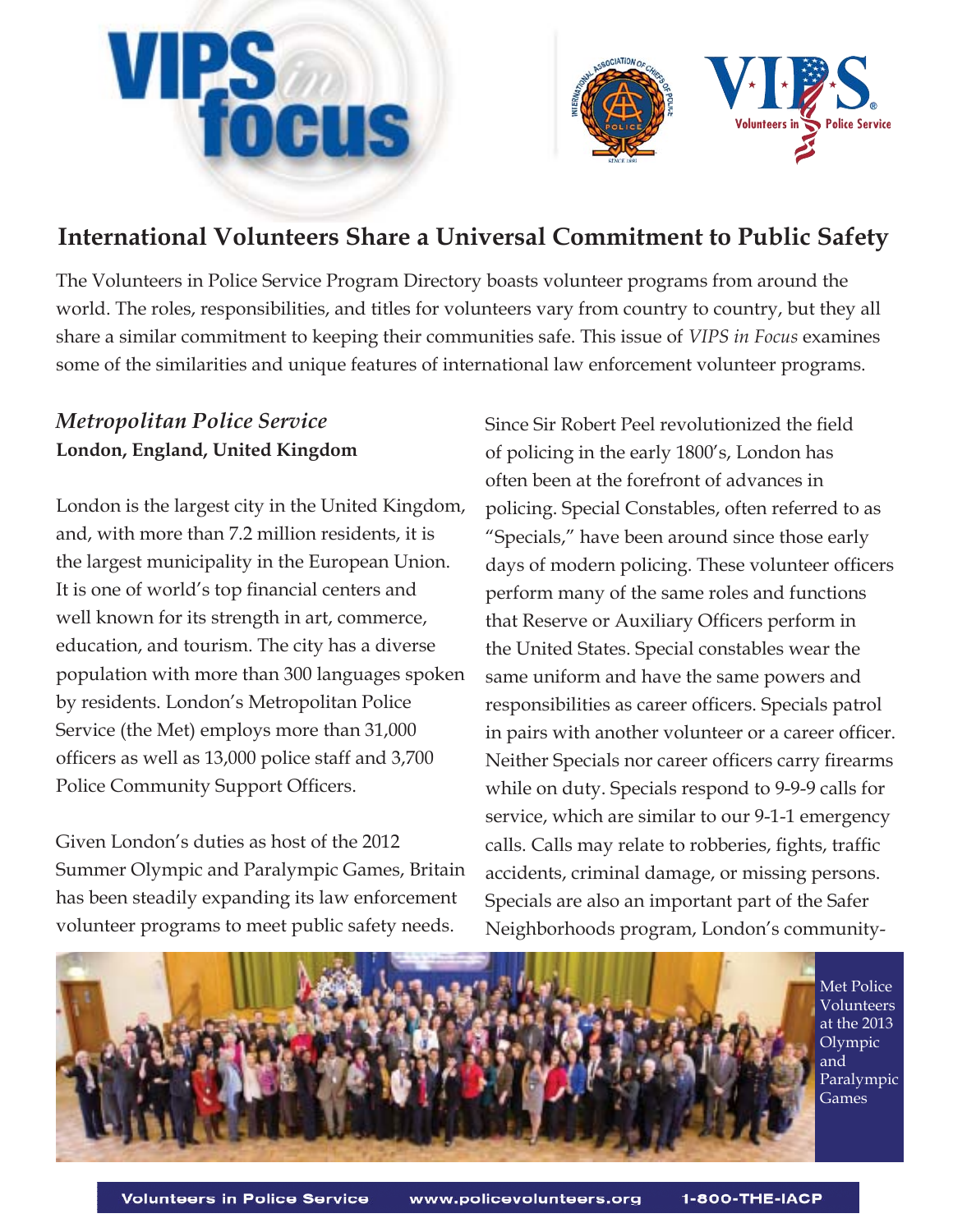

# **METROPOLITAN POLICE**

# **Working together for a safer London**

oriented policing program. Through Safer Neighborhood Teams, Specials work with community members to build relationships and address local policing priorities.

To become a Special, an individual must pass a written examination, interview, physical fitness test, and medical examination. There are currently 6,000 Specials working with the Met, but they are looking to increase their numbers to 10,000 in the coming years.

In 2001, the Met began using non-uniformed, civilian volunteers. Today there are 1,500 volunteers supporting all 32 London boroughs. They are a diverse group with volunteers from many different cultures. Differing somewhat from typical U.S. police volunteer demographics, 60 percent of the Met's volunteers are female and 40 percent are under the age of 40. The program values local knowledge and requires that all volunteers live, work, or go to school in the borough in which they volunteer. They are also required to have lived in the United Kingdom for at least three years prior to volunteering. Volunteers are issued a lanyard and identification badge, but they do not wear uniforms.

There is one overall manager for the entire Met Police Volunteers Program. Each borough has a

volunteer coordinator who manages volunteers day to day and decides what activities they will support. Volunteers are limited to working 60 hours per month to make it clear that volunteers are not a replacement for staff.

Front desk support is one of the primary volunteer functions, with 700 volunteers providing support at local stations. They perform triage functions to greet visitors and assess their needs, so that paid front counter staff can focus on their core duties. Met volunteers focus on a wide variety of other projects as well including press office support, customer service surveys, role playing for police trainings, and more.

Volunteers play an important part in implementing the Police Commissioner's Total Victim Care Agenda by making Quality Call Backs to victims of crime. Volunteers have made hundreds of calls to collect quantitative and qualitative data about victims' experiences with the police while also providing the victims with a listening ear. Other volunteers attend training to create videos and images from surveillance footage. They regularly use these skills to collect video for court cases and investigations.

There is no budget for volunteer recognition, but volunteer coordinators find that the community is often willing to open their doors and provide incentives for the volunteers. Recent events have included trips to a crime museum, a local cricket club, and the London Eye. The Volunteer of the Year award is presented at an annual banquet at the Royal Albert Hall.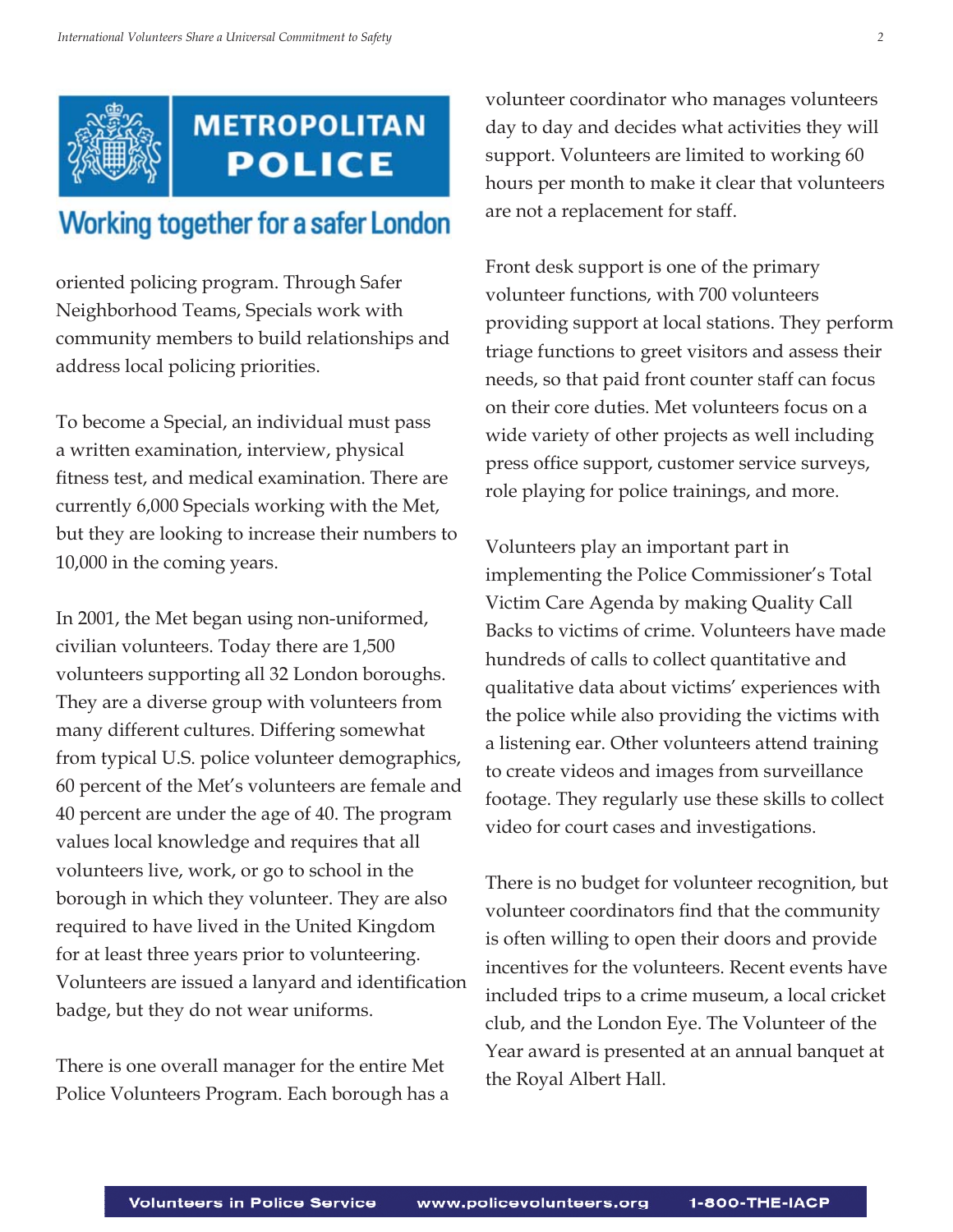## *New South Wales Police Force* **New South Wales, Australia**

New South Wales (NSW) is the most populous state in Australia, with a population of more than 7.25 million people. New South Wales includes the Sydney metropolitan area and a diverse geography of agricultural areas, mountain regions, and coastal beaches. In 2012, the New South Wales Police Force celebrated its 150th anniversary of protecting and serving the state's residents. There are currently 15,617 sworn and 3,901 civilian staff.

The New South Wales Police Force began its Volunteers in Policing (VIP) program in 1995. The program is currently operating in 80 locations in the



state of New South Wales, with more than 500 volunteers supporting their local police. The VIP Program State Manager oversees operations and record keeping of the program. VIPs are supervised at the local level by Crime Prevention Officers, generally senior constables, or Inspectors who have responsibility for the Customer Service Portfolio.

Volunteers must fill out an application, undergo a police records and fingerprint check, and sign a confidentiality agreement. All volunteers must be citizens or permanent residents of Australia. NSW Police Force offers volunteer insurance that provides the same workers' compensation coverage as paid employees receive. To qualify for coverage, volunteers must be on duty with the VIP Program at the time of the incident and

must not be engaged in any illegal activity. All volunteers are provided with a VIP shirt and photo identification. Volunteers generally work a maximum of 16 hours per week, with the exception of emergency or disaster situations.

All VIPs complete a one-day orientation, followed by on-the-job training. The orientation is typically given by the Education Officer at the volunteer's Local Area Command or in a group session by the VIP Program State Manager. The orientation is also offered as a distance education model for VIPs in remote areas. The orientation course introduces volunteers to the structure, mission, and history of the NSW Police Force and the VIP program. Volunteers also learn about customer service, effective communication, and VIP administrative issues such as record keeping and uniform requirements. The course is accredited by the NSW Police Force Education and Training Command and undergoes a review every three years.

Many volunteers assist the NSW Police Force in Local Area Commands around the state, which are similar to local police stations in the United States. Volunteers provide customer assistance, take minutes at meetings, and help with other administrative tasks. Volunteers also provide support to the Air Wing, Mounted Police, Operational Skills (Bicycle Unit), Missing Persons, Marine Area Command, and Security Management Units.

Many volunteer activities focus on providing additional services to NSW residents. VIPs regularly staff an office at Westmead Hospital to provide support and resources to parents and families. Volunteers also provide support to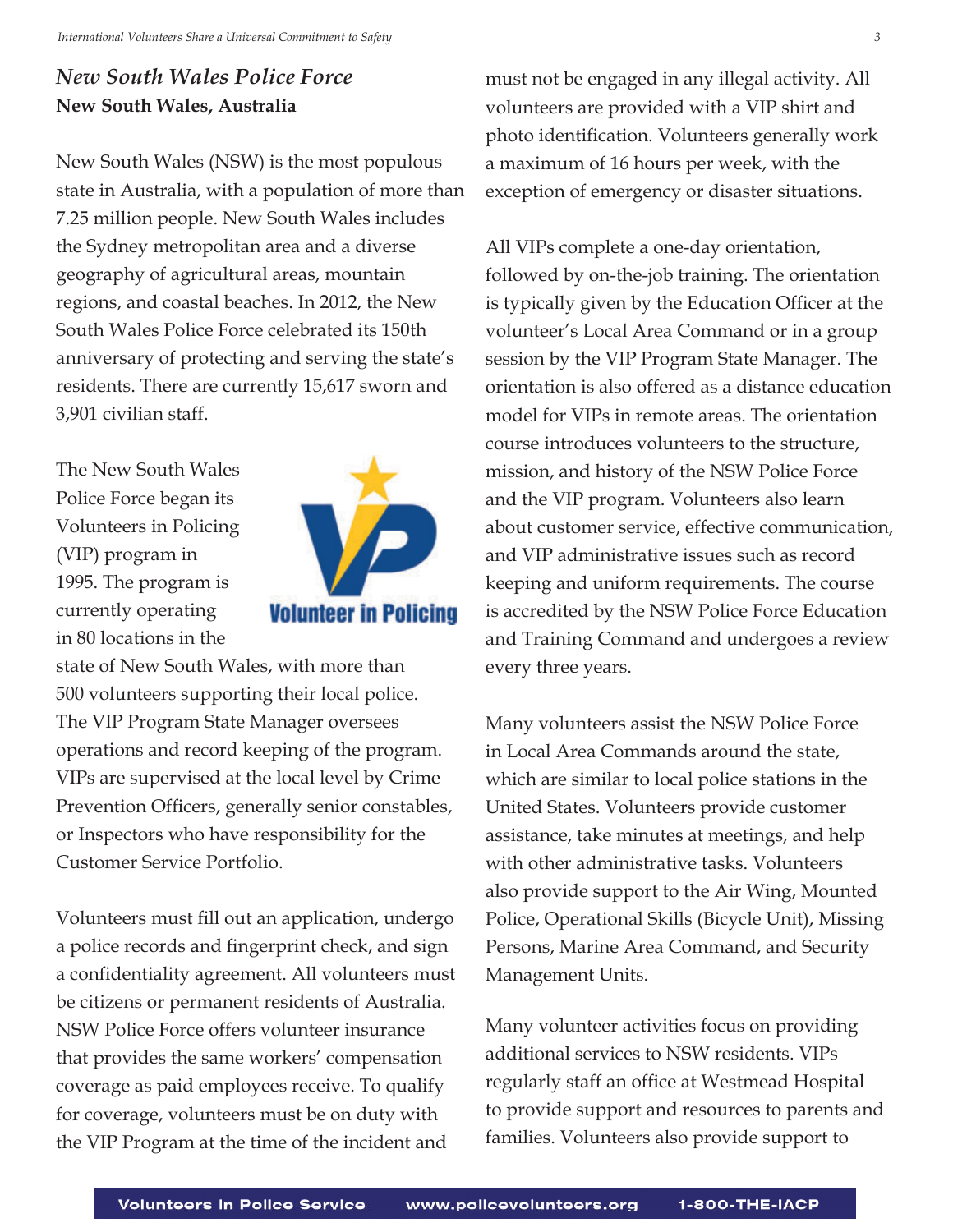victims and witnesses of crime by attending court hearings and helping them understand the trial process. VIPs participate in a variety of crime prevention activities, including safety audits, VIN engraving campaigns, and distribution of crime prevention information at local schools, shopping centers, parking lots, and residential areas.

Outside of their normal duties, VIPs offer support for large special events. Past events include the Asia-Pacific Economic Cooperation conference, World Youth Day, Police and Emergency Services sporting games, the Queen's Diamond Jubilee, and the NSW Police Force 150th Anniversary Expo.

Each year, the NSW Police Force presents a VIP of Year Award in Customer Service Excellence. The 2012 award winner was a 40 year veteran of the Force who came on as a VIP in retirement. In his volunteer capacity, he continues his work with the NSW Police Force Mounted Unit. He assists with the choreography of the Mounted Unit's musical ride, which is performed each year at the Sydney Royal Easter Show and other special events.



New South Wales VIP volunteers

### *Vancouver Police Department* **British Columbia, Canada**

Vancouver is a seaport city on the western coast of British Columbia. The city is known for forestry, tourism, and film production. With more than 600,000 people, Vancouver is one of Canada's most densely populated cities. The Vancouver Police Department (VPD) has more than 1,700 sworn and civilian staff members.

Vancouver's Citizens Crime Watch Program (CCW) began in 1986 as a pilot project and has grown to include more than 100 volunteers. Crime Watch volunteers provide the police with extra eyes and ears on city streets on Friday and Saturday nights. They patrol in pairs of two using their own vehicles. Geographical assignments for volunteer patrols are based on crime analysis information and projections, as well as requests from various police units. Volunteers pay special attention to neighborhoods that are experiencing a rash of vandalism or break and enters. Volunteers never actively engage in a situation. If volunteers witness an event that requires police presence, such as a purse snatching or theft from an auto, they radio to the CCW Coordinator, a permanently assigned police officer who oversees the program and is on duty while volunteers patrol. Depending on the incidents called in, the CCW Coordinator will organize the necessary police response. Crime Watch volunteers also monitor for stolen vehicles. Using a laptop with a database of stolen vehicles, volunteers check abandoned vehicles for matches. Since 1993, CCW has recovered more than 4,200 stolen vehicles.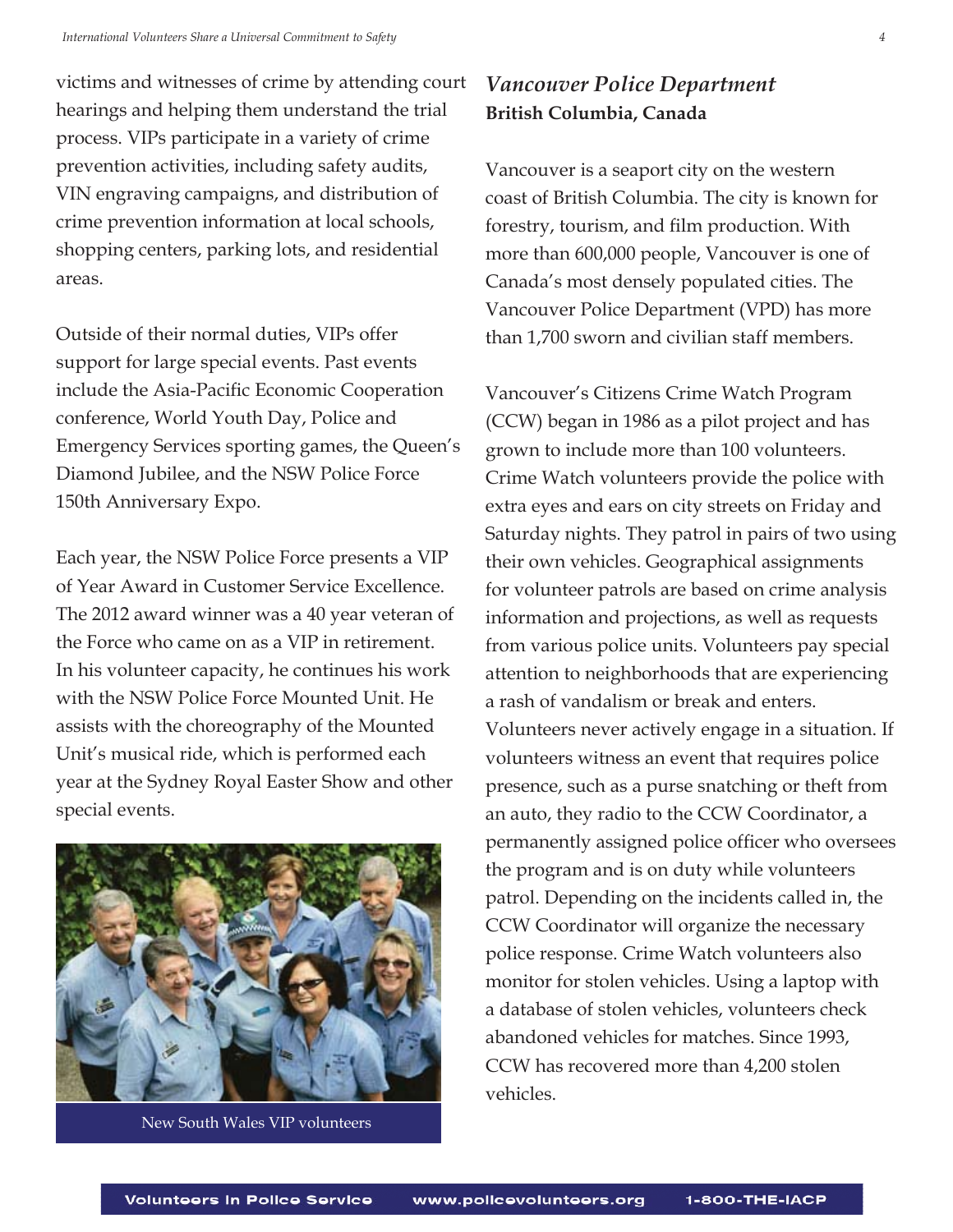Crime Watch volunteers go through an extensive recruiting and vetting process similar to that of prospective officers. The Crime Watch Coordinator estimates that 75 percent of volunteers have aspirations of becoming a police officer one day. The recruiting process begins with a person's email expressing interest in the program. From how they write the email and how they address and express their interest in becoming a volunteer in the unit, the coordinator begins an initial evaluation of the prospective volunteer's level of maturity, command of the English language, writing skills, and their suitability for the unit. There is a formal application which is followed by a background check, driving record review, and interview with the program coordinator. Successful applicants then complete a three-hour orientation on policies, procedures, police terminology, and the process for conducting static and mobile observations. After the orientation, candidates participate in five patrol shifts as an observer before being cleared to patrol in teams of two.

Vancouver has 10 Community Policing Centres, eight of which are non-profit organizations operated by autonomous boards of directors, with two operated by the VPD. Funding for the CPCs comes from the City of Vancouver and other donations. Community programming and volunteer roles vary by the needs of each neighborhood. Typical office duties for volunteers include: answering phone calls; taking reports from victims, residents, and tourists; referring public inquiries to the appropriate agency; and maintaining crime statistics. Volunteers also participate in Foot and Bike Patrols throughout the community. In several

Centres, they recently introduced a Pooch Patrol through which dog owners are trained to keep an eye out for and report suspicious activity, vandalism, graffiti, abandoned cars, and other things they might encounter on regular walks with their pets. Volunteers in all Centres often assist with traffic and crowd control for parades, street closures, and special events. The Vancouver Aboriginal and Chinese Community Policing Centres offer volunteers the opportunity to develop or facilitate cross-cultural workshops for VPD and workshops about safety and law enforcement issues for community members.

In March 2012, the Vancouver Police Department turned to volunteers to help with a large scale effort to distribute information regarding the riots following the Stanley Cup on June 15, 2011. VPD's Integrated Riot Investigation Unit created a poster featuring the 100 suspects most wanted in connection with acts of violence, looting, and vandalism carried out during the riots. More than 300 volunteers helped VPD to distribute 70,000 posters to transit hubs, schools, malls, and other locations throughout the Metropolitan Vancouver area.